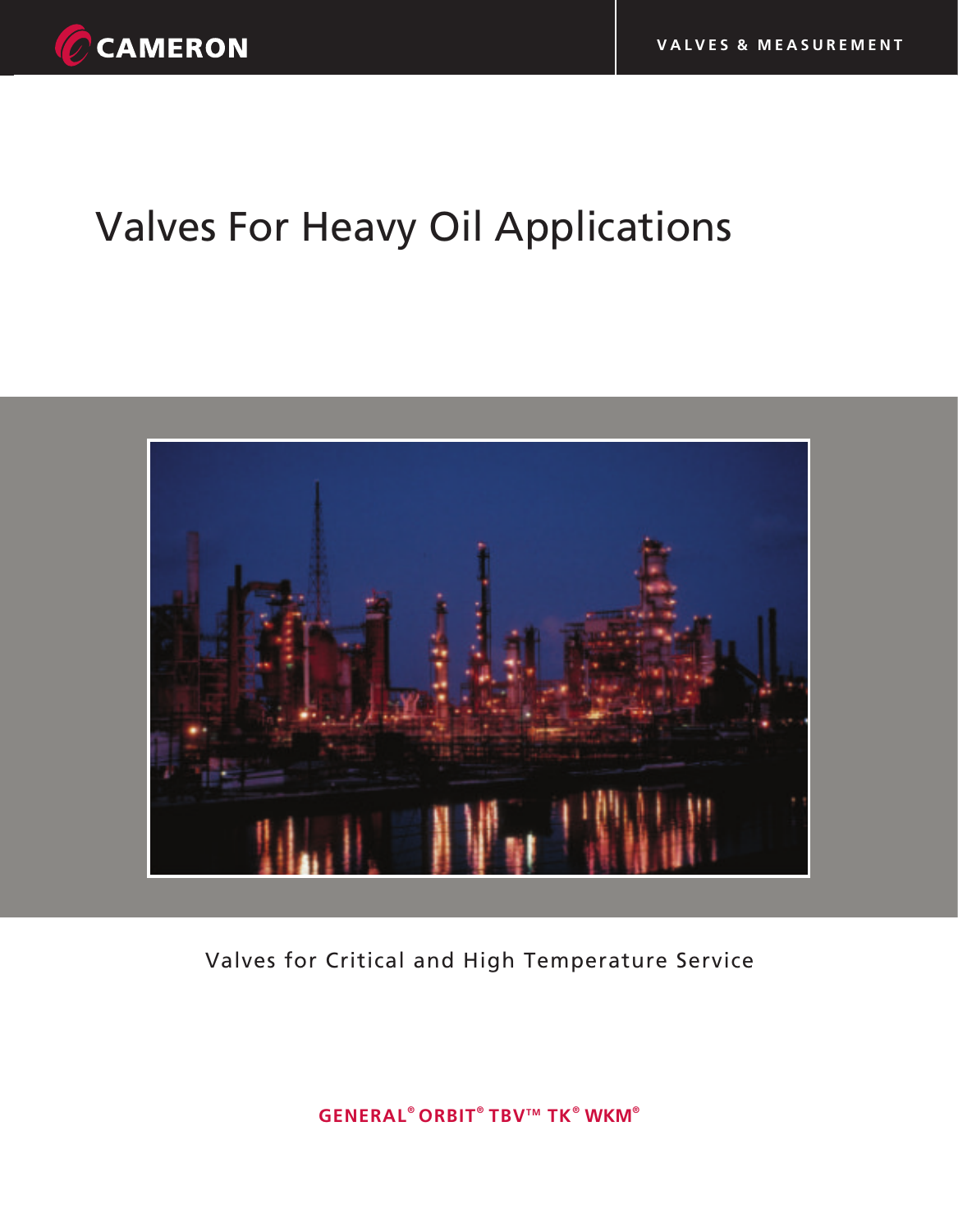

# **ORBIT<sup>®</sup> RISING STEM BALL VALVE**

ORBIT Valve technology provides customers with unmatched durability, safety and long term performance.

### **Sizes:**

1 in. through 30 in. (25 mm through 750 mm) Full Port and Reduced Port Designs.

**Pressure Classes:**  ASME 150, 300, 400, 600, 900, 1500, 2500

**Operating Temperatures:**  -50°F to 800°F (-46°C to 427°C)

#### **Materials:**

Carbon Steel, Stainless Steel, Duplex SS and other Materials as Applicable.

### **Features**

- Friction Free Opening & Closing
- Injectable Packing
- Single Seat Design
- Long Life Performance
- Low Torque Operation
- Wear Resistant Hard Facing on Core
- Optimum Flow
- Top Entry Design
- Dual Stem Guides
- Self Cleaning
- Mechanical CAM Closure



**NOTE:** Never remove any part from an ORBIT valve unless specifically instructed to do so in ORBIT literature, or without first consulting an ORBIT Representative. Incorrect procedure could result in personal injury and/or property damage.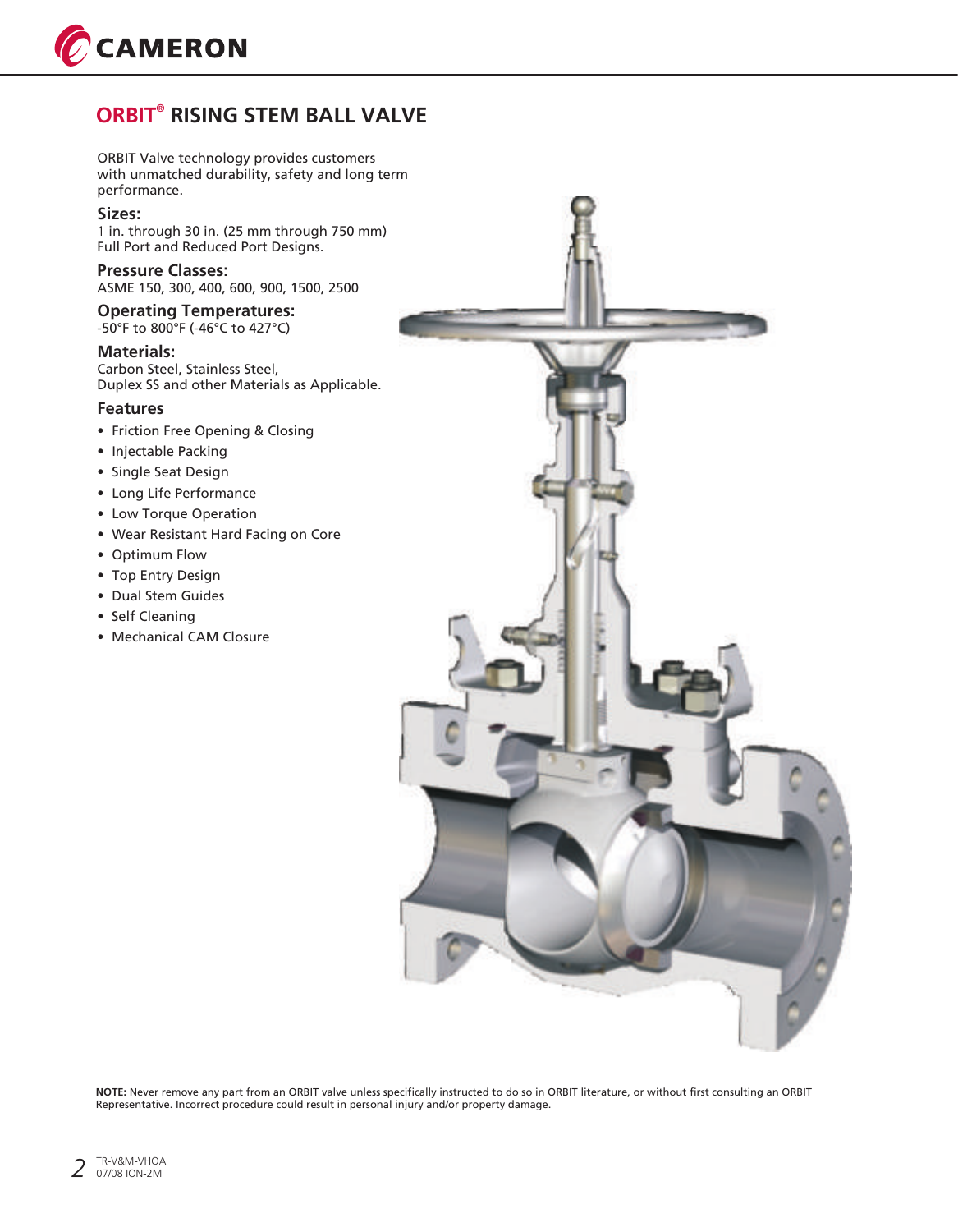

### **TBV™ MODEL TM METAL SEATED TRUNNION MOUNTED BALL VALVES**

"TM" offers materials specifically designed for high temperature steam and abrasive slurry service applications.

#### **Sizes:**

2 in. through 12 in. (50 mm through 300 mm) Full Port and Reduced Port Designs.

### **Pressure Classes:**

ASME 150, 300, 400, 600, 900, 1500, 2500

### **Operating Temperatures:**

-50°F to 662°F (-46°C to 350°C)

### **Materials:**

Carbon Steel and Stainless Intervals with applicable hard faced coatings per process requirements.

### **Features**

- Double-Block-and-Bleed
- Bi-Directional Sealing to Class V and VI
- Redundant Seals
- Fire Tested to API 607
- Extended Bonnet Design



## **TBV™ SERIES 1800 AND 3300 FLOATING BALL VALVES**

Series 1800 and 3300 ball valves are designed to solve the most demanding process applications. Both series offering quality, flexibility, long service life and safety. This makes the TBV valve the top choice for most critical applications.

#### **Sizes:**

1/2 in. through 16 in. (15 mm through 400 mm) Full Port and Reduced Port Designs.

### **Pressure Classes:**

ASME 150, 300, 400, 600, 900, 1500

### **Operating Temperatures:**

Cryogenic to 1000°F (special low temp to 538°C)

### **Materials:**

Carbon Steel, Stainless Steel, Hastelloys, Monel, Inconel and Titanium.

#### **Features**

- Fugitive Emissions Bonnet available
- Plasma Spray Ceramic and Carbide Internals available
- Widely used in the chemical, petrochemical and refinery industries Since 1978
- Fire Tested to API 607
- Corrosion resistant and cryogenic trims available for most critical applications

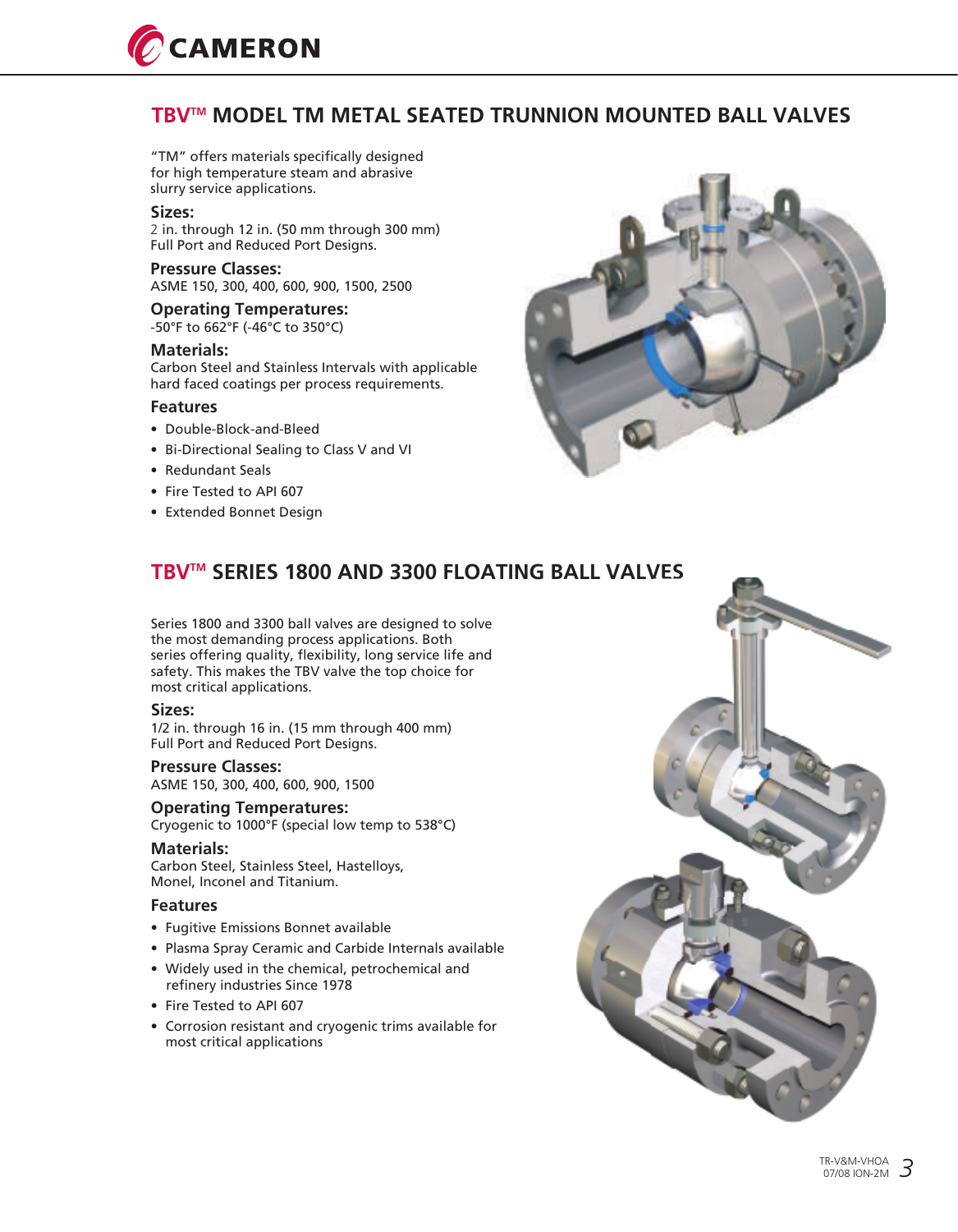

## **® TK HI-INTEGRITY TRUNNION MOUNTED BALL VALVES**

The TK valve uses a proprietary grade tungsten carbide coating which is applied to both the ball and seats using computer controlled equipment ensuring even application and hardness.

### **Sizes & Pressures Class:**

2 in - 36 in. (150 to 600) 2 in - 24 in. 900 and 1500 2 in - 16 in. 2500 Class Full Port and Reduced Port Design

### **Operating Temperatures:**

-50°F to 550°F (-46°C to 288°C)

#### **Materials:**

Carbon, Stainless Steel, Duplex SS, Inconel, Monel, Hastelloy and others upon request.

### **Features**

- Critical Metal Seated Performance
- Design for High Temperature, Abrasive and Severe Corrosive Applications.
- API 6D Design

# **GENERAL VALVE<sup>®</sup> TWIN SEAL™**

### **THE EVOLUTION OF DOUBLE-BLOCK-AND-BLEED CONTINUES . . .**

The Twin Seal is a high-integrity positive shut-off Double-Block-and-Bleed valve designed for custody transfer for the petroleum, oil and gas industries.

#### **Sizes:**

2 in. through 36 in. (50 mm through 900 mm) Full Port and Reduced Port Designs.

### **Pressure Classes:**

ASME 150, 300, 400, 600, 900, 1500

#### **Operating Temperatures: -**50°F to 300°F (-46°C to 150°C)

**Materials:** 

Carbon Steel and others as applicable.

### **Features**

- Positive Double-Block-and-Bleed Design
- Mechanical Double Seal Design
- Simple, In-Line Field Maintenance
- Safe and Proven Pressure Relief Systems Available
- Available in 4-Way Diverter Design





**TWIN SEAL'S totally retracted slip design eliminates wear, minimizes leakage risk and reduces maintenance.**

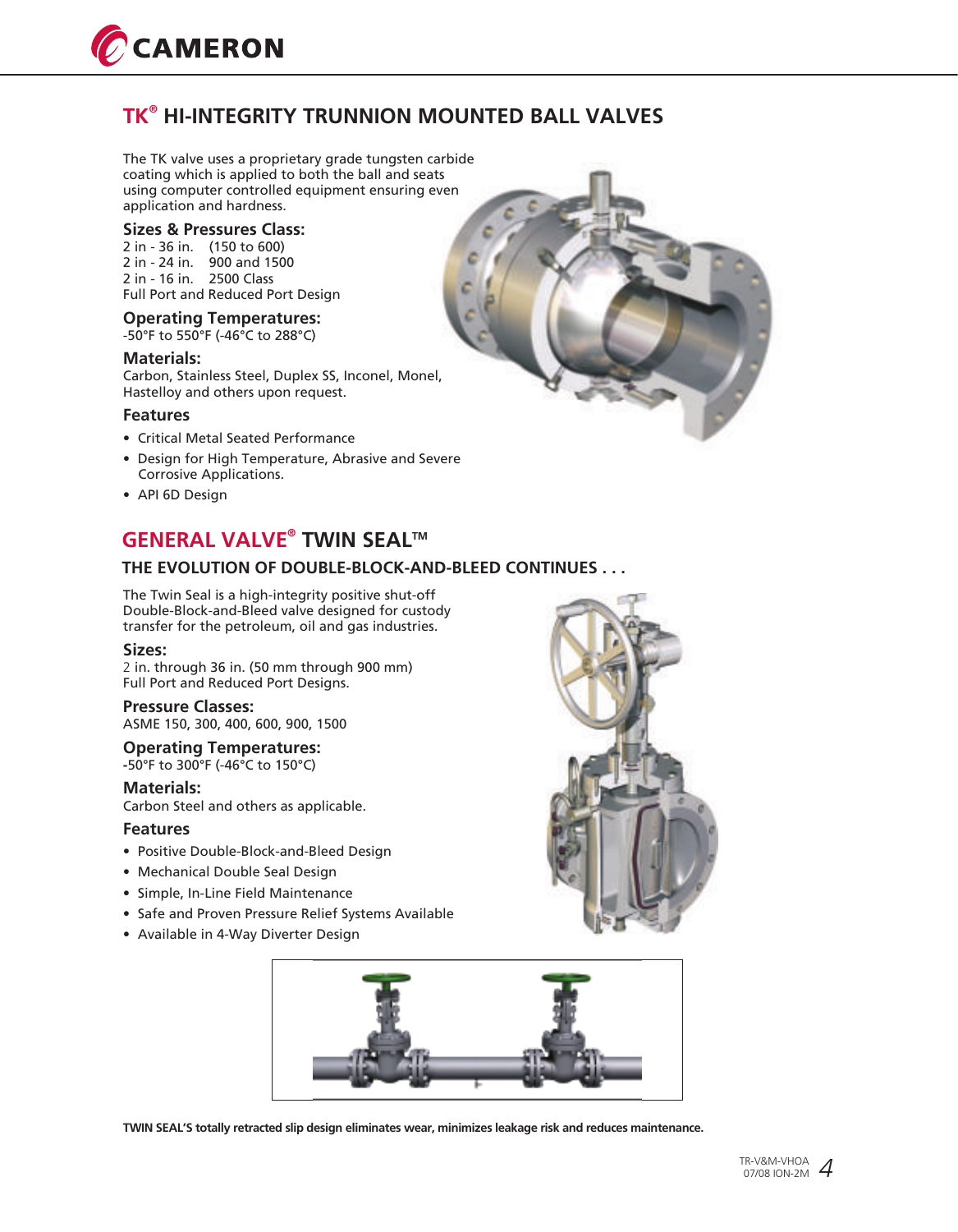

## **® WKM ® POW-R-SEAL API 6D THROUGH-CONDUIT GATE VALVES**

The Pow-R-Seal Gate Valve can handle most fluids and gases with it's mechanical seal design.

### **Sizes:**

2 in. through 36 in. (50 mm through 914 mm) Full Port Designs.

### **Pressure Classes:**  ASME 150, 300, 400, 600, 900, 1500, 2500

**Operating Temperatures:**  -50°F to 1000°F (-46°C to 538°C)

### **Materials:**

Carbon Steel with various internals as applicable.

### **Features**

- Metal-to-Metal Mechanical Seal Design
- Adjustable Outside Packing Gland
- Metal-to-Metal Bonnet Seal
- Protector Seat Faces
- Smooth, Continuous Conduit
- Rising Stem Design
- Proven History in Critical Applications
- Full bore through-conduit design eliminates turbulence; pressure drop no more than through an equal length of pipe.
- Seat faces are protected from flow, as upstream and downstream seats are both in full contact with gate in either fully open or fully closed position.

Seats and gate have Stellite #6 providing a Metal-to-Metal seal.